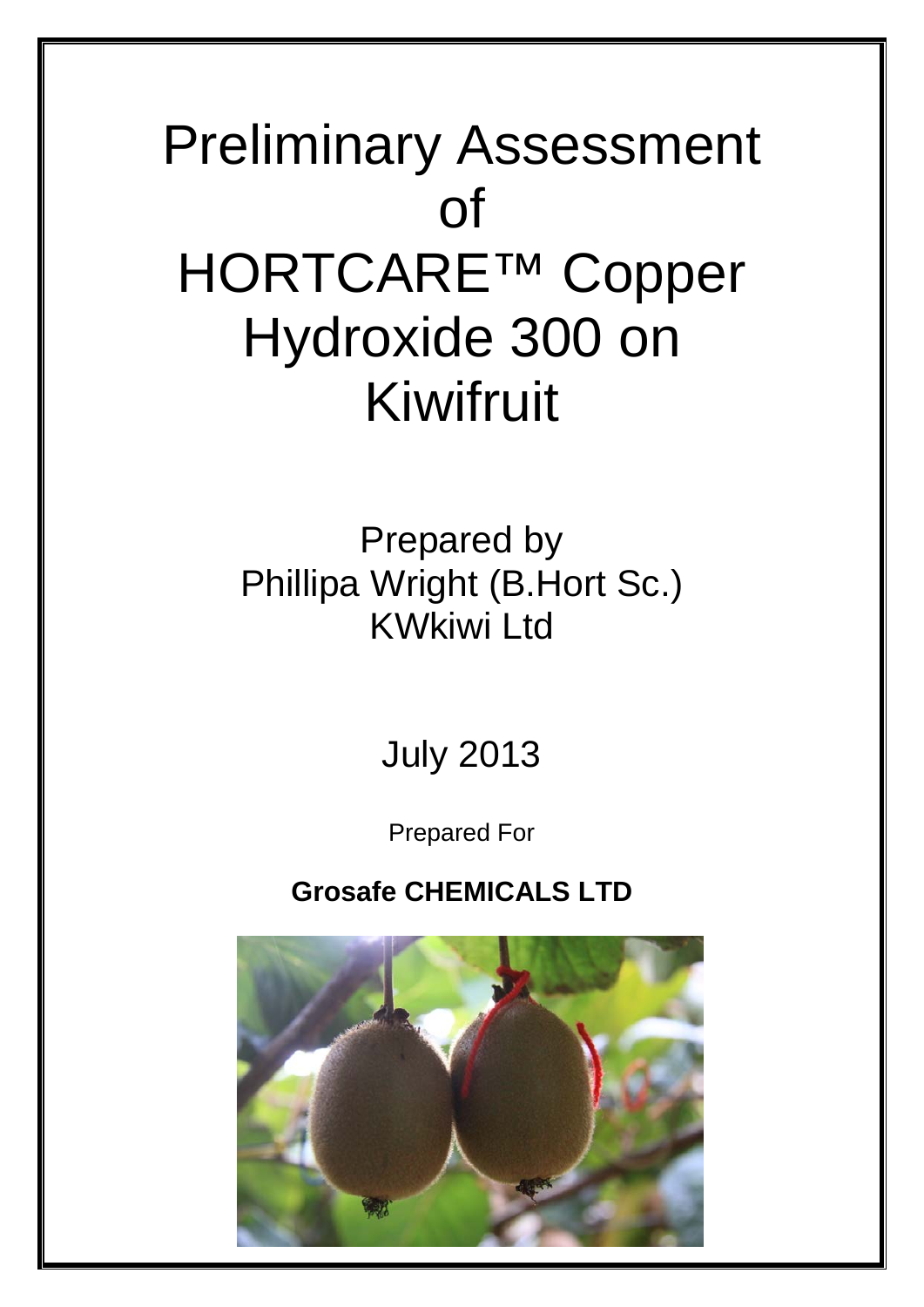| <b>Contents</b> | Page                             |   |
|-----------------|----------------------------------|---|
|                 | 1.0 Trial Objectives             | 3 |
|                 | 2.0 Trial Treatments and Layout  | 3 |
| 3.0             | Application                      | 4 |
| 4.0             | Assessments                      | 5 |
| 5.0             | <b>Results</b>                   | 5 |
| 6.0             | <b>Discussion and Conclusion</b> |   |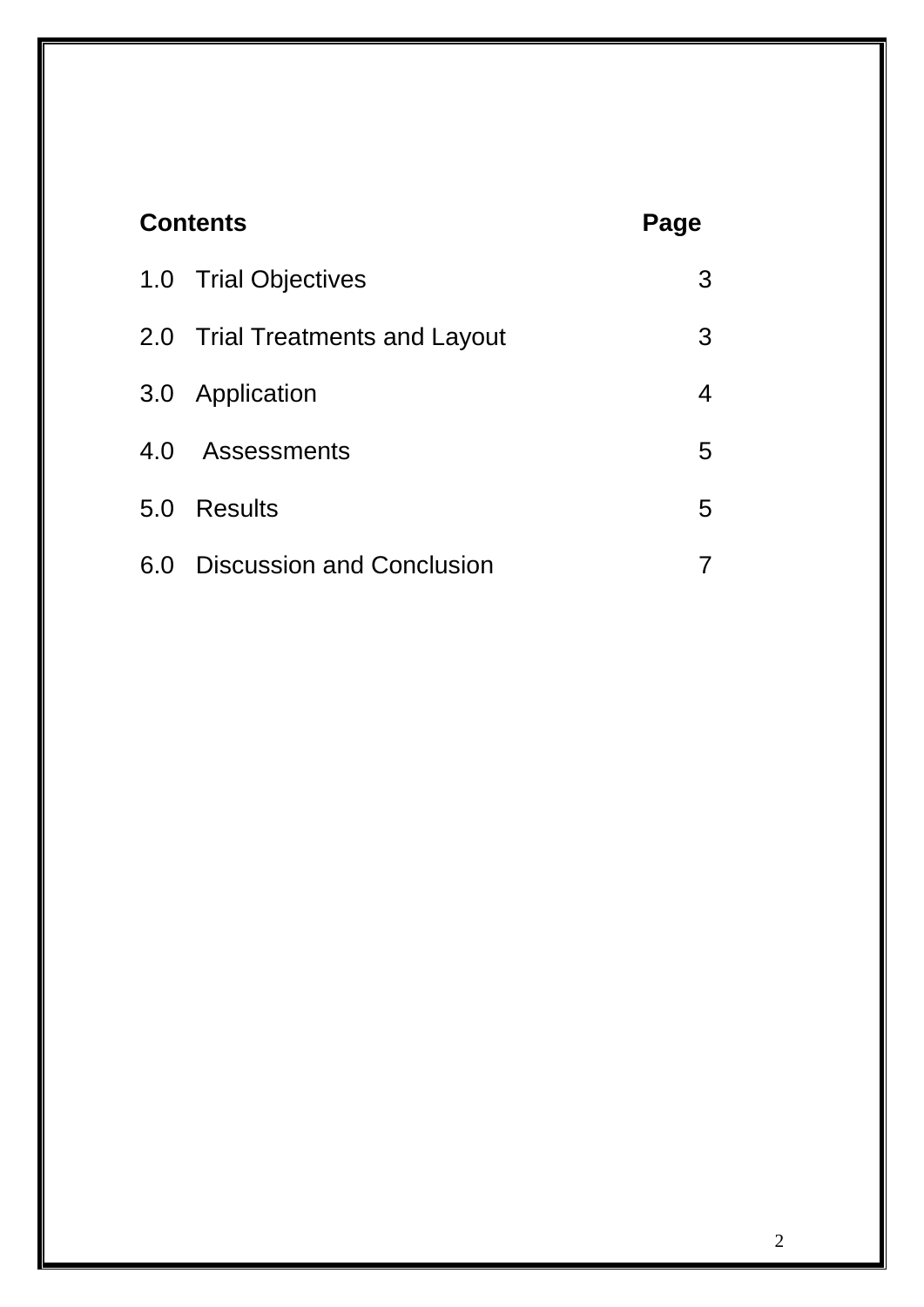## **1.0 Trial Objectives**

HORTCARE™ Copper Hydroxide 300 is a new copper product that could be available to the horticultural industry. An opportunity has arisen to do a late season preliminary assessment of the product on four kiwifruit varieties.

It is recognised that the period of application is not the best time for applying the product.

The objective of the trial is to determine if there is any staining or deposits left on fruit following application. The trial will compare HORTCARE™ Copper Hydroxide 300 with Kocide Opti and a Control with no chemical application.

### **2.0 Trial Treatments and Layout**

The trial will include four kiwifruit varieties:

- 1. Hort 16a
- 2. Hayward
- 3. Gold G3
- 4. Green G14

The treatments will have one replicate only with three bays monitored per variety.

#### **Table 1. Trial Treatments**

| <b>Treatment</b> | Rate                       | <b>Applications</b> |
|------------------|----------------------------|---------------------|
| Copper           | 70 grams per               |                     |
| Hydroxide 300    | 100 litres                 |                     |
| Kocide Opti      | 70 grams per<br>100 litres |                     |
| Control          |                            |                     |

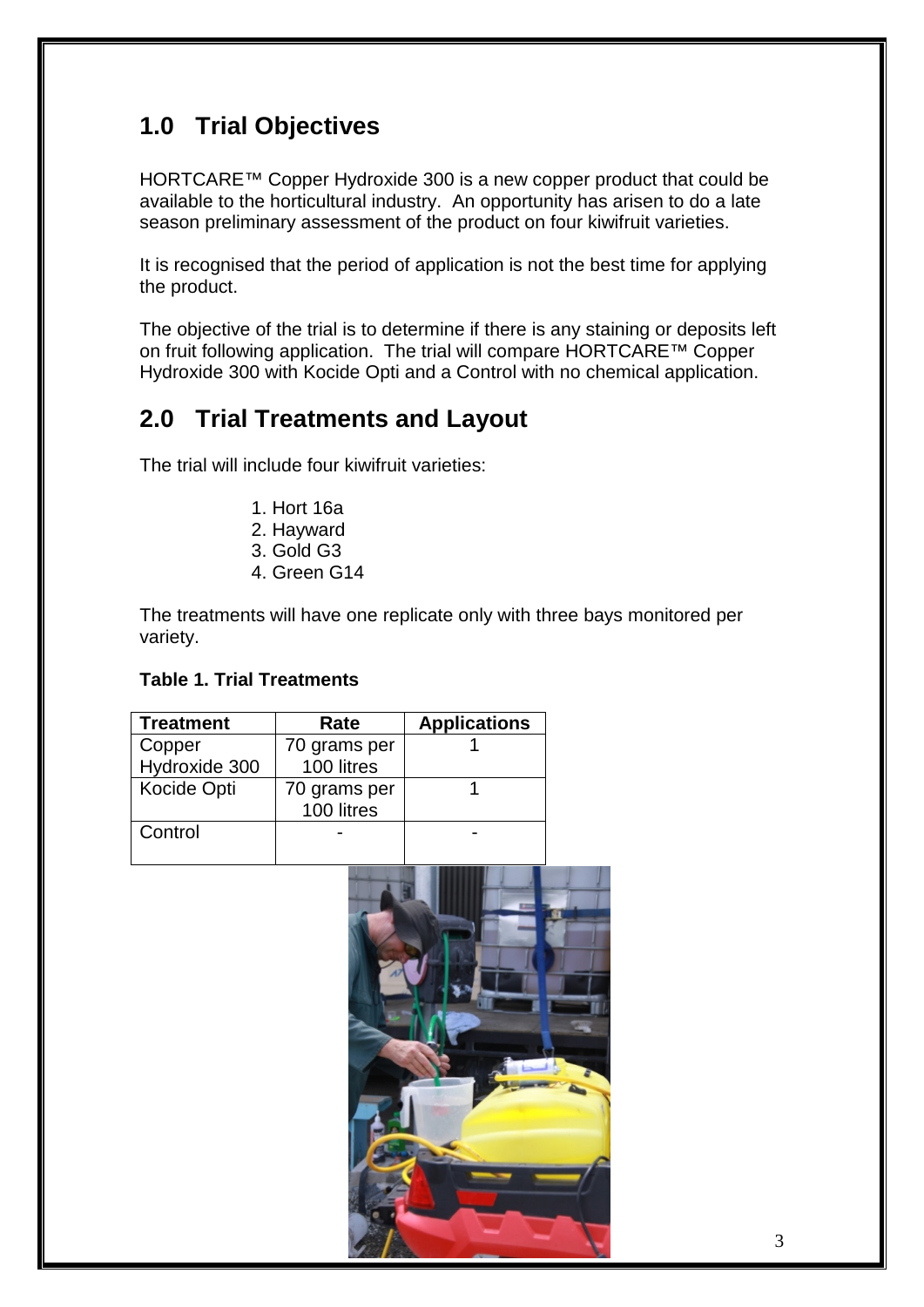## **3.0 Application**

#### **Method of Application**

With the small volumes of water required per treatment a portable spray unit was used with a hand held wand and spray nozzle. To determine the correct amount of water per hectare on a bay basis, water volume was measured into a 5 litre container and timed.

As the spray was primarily targeting fruit and it is challenging to get good penetration of the spray through the leaf canopy at this time of the growing season, a water rate of 1000 litres per hectare was used.



#### **Application Date**

The four varieties had the application applied on the same day. The weather was calm and sunny with good drying conditions.

#### **Table 2. Application Details**

| <b>Date</b> | Treatment               | Temperature °C | <b>Relative</b><br>Humidity (%) |
|-------------|-------------------------|----------------|---------------------------------|
| 07/04/13    | Copper<br>Hydroxide 300 | 15             | 75                              |
| 07/04/13    | Kocide Opti             | 15             | 75                              |

Stephen Kenna, a kiwifruit spray contractor applied the spray treatments. Growsafe Number : S15710 with an expiry of 22/02/15.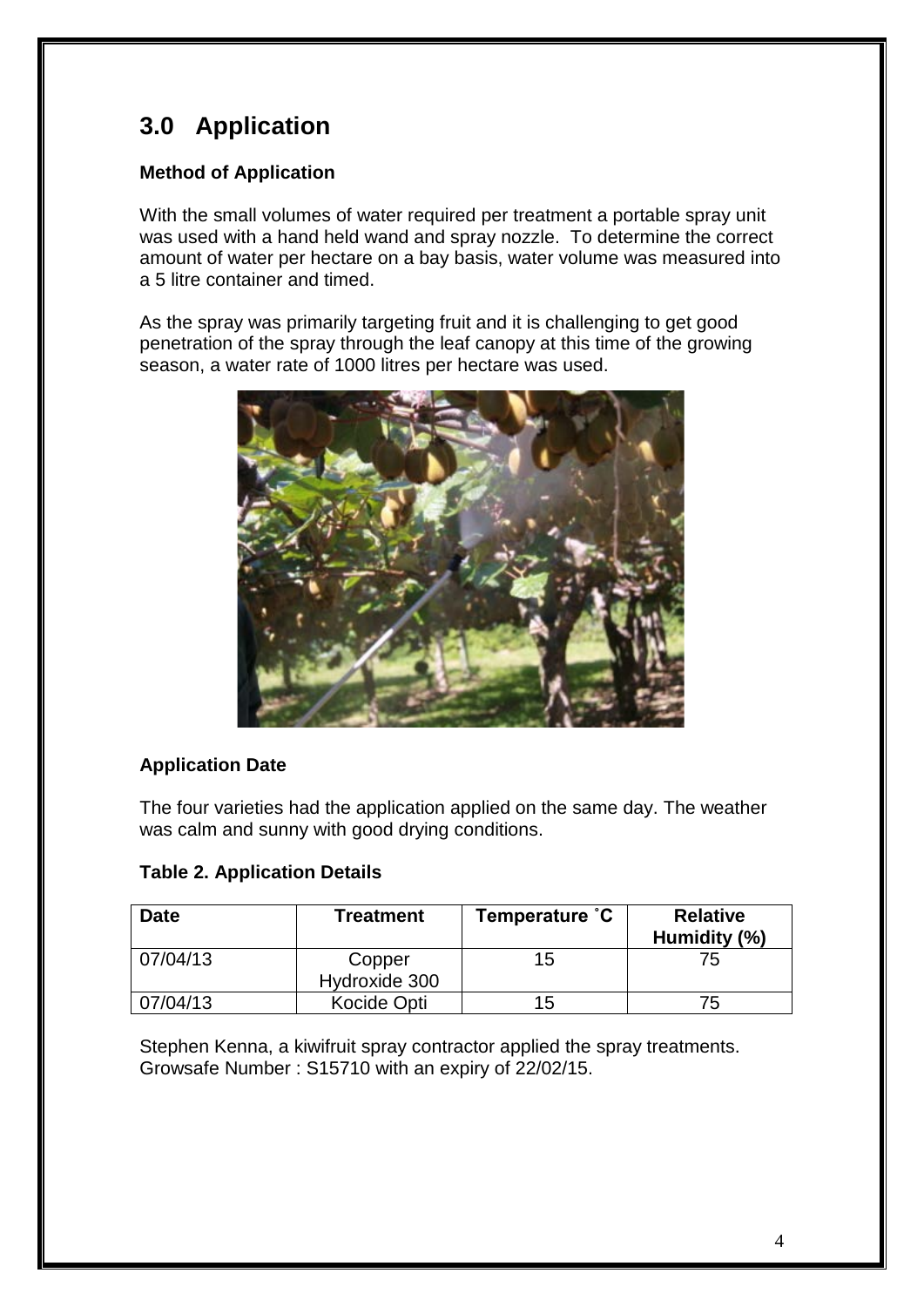## **4.0 Assessments**

Prior to the spray application individual fruit was selected and tagged. For each of the treatments 10 fruit were tagged. The fruit selected had no staining or marks on them prior to treatment. Just prior to the orchards harvest in April and May 2013 the fruit off each treatment was picked and bagged for assessment. No water stain removal product had been applied to the fruit.



## **5.0 Results**

Each fruit was visually inspected to determine if any residue or marking was present and recorded. The summary results are presented in Table 3.

| <b>Treatment</b> | Hort 16a      | <b>Hayward</b> | Gold G3       | Green G14     |
|------------------|---------------|----------------|---------------|---------------|
| Copper           | No residue or | No residue or  | No residue or | No residue or |
| Hydroxide        | marking       | marking        | marking       | marking       |
| 300              |               |                |               |               |
| Kocide Opti      | No residue or | No residue or  | No residue or | No residue or |
|                  |               |                |               |               |
|                  | marking       | marking        | marking       | marking       |
| Control          | No residue or | No residue or  | No residue or | No residue or |

#### **Table 3.Fruit Marking Assessment**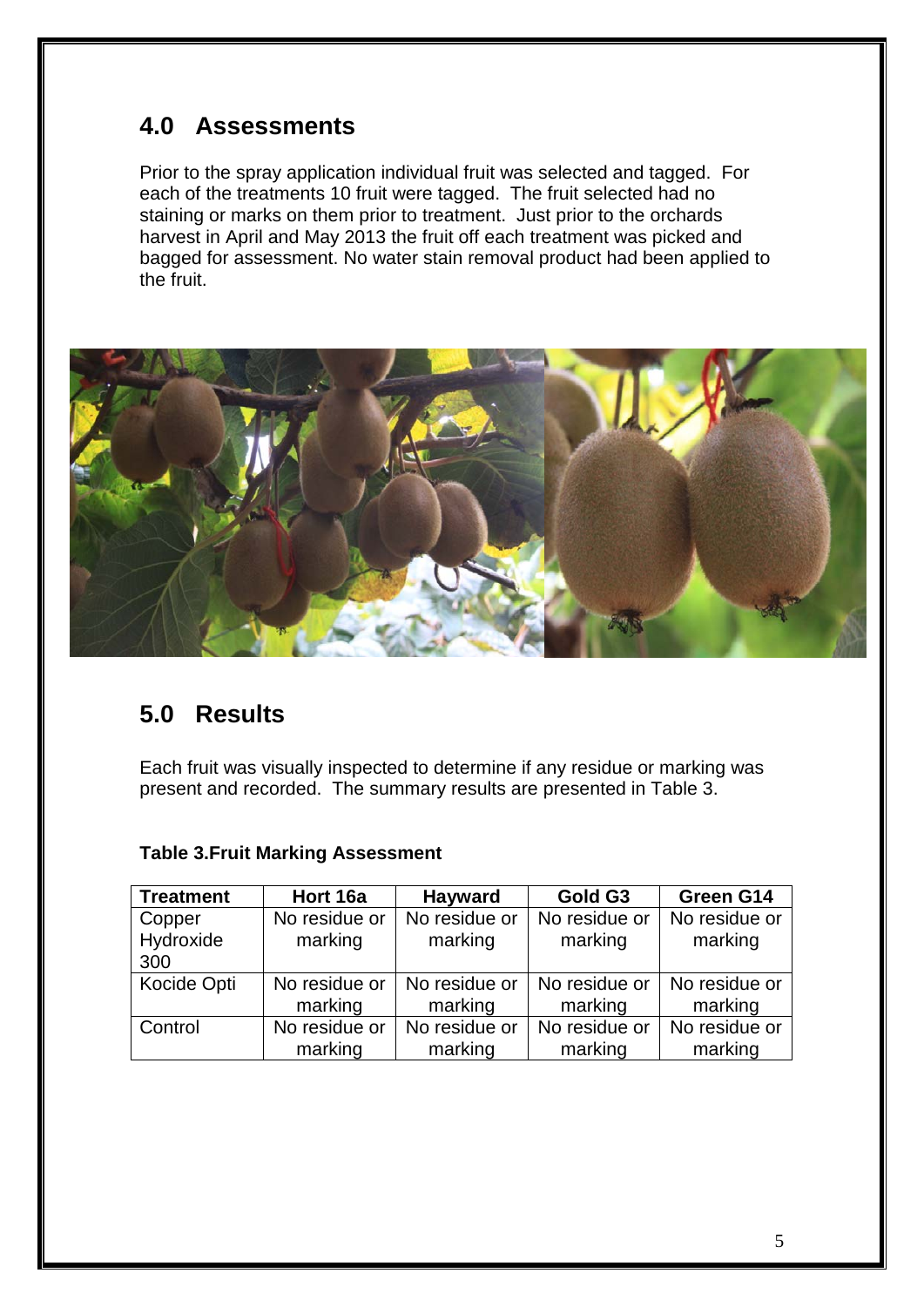### **Photographs of various kiwifruit varieties and treatments**

**Hayward**



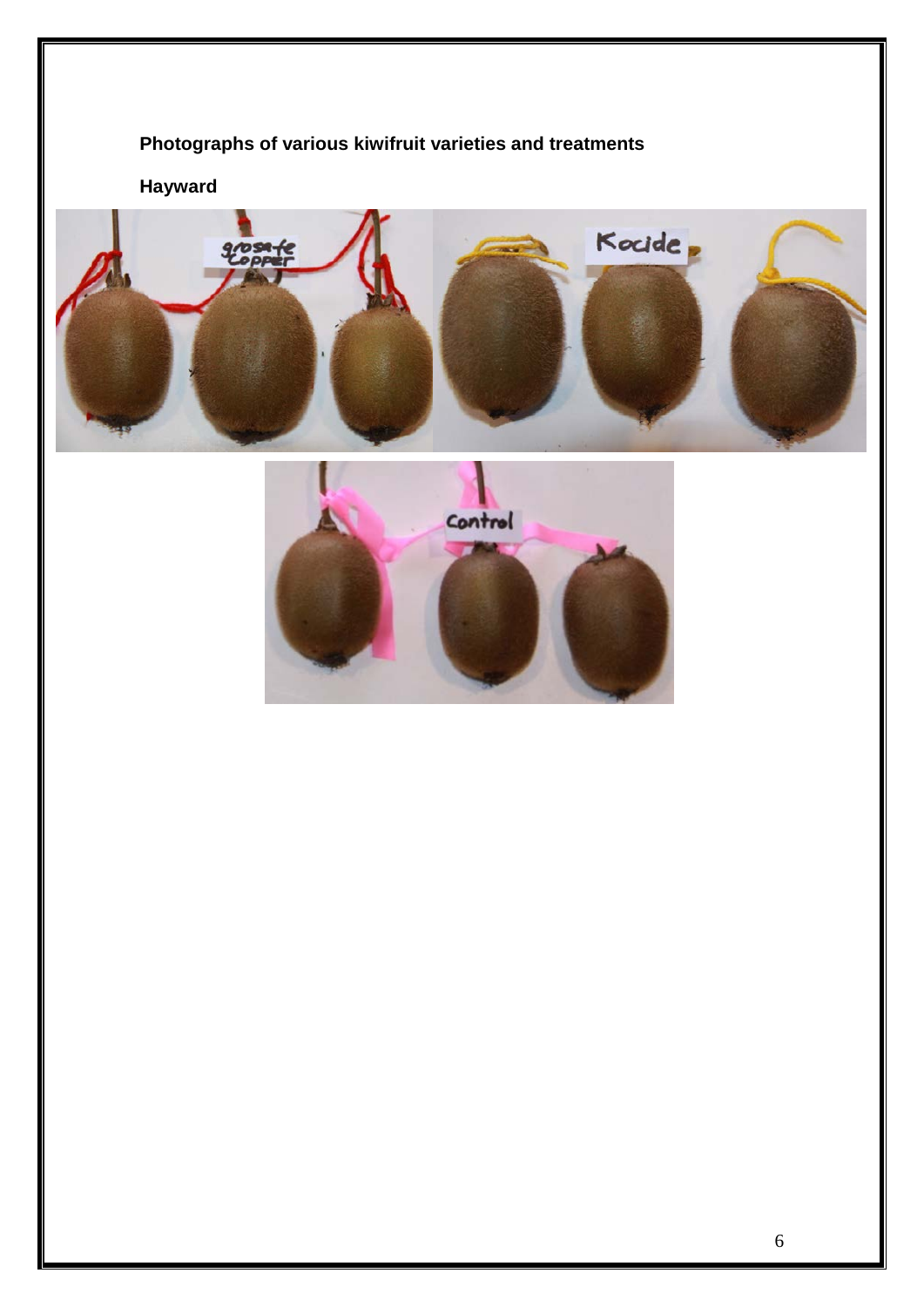#### **Gold G3**



**Hort 16a**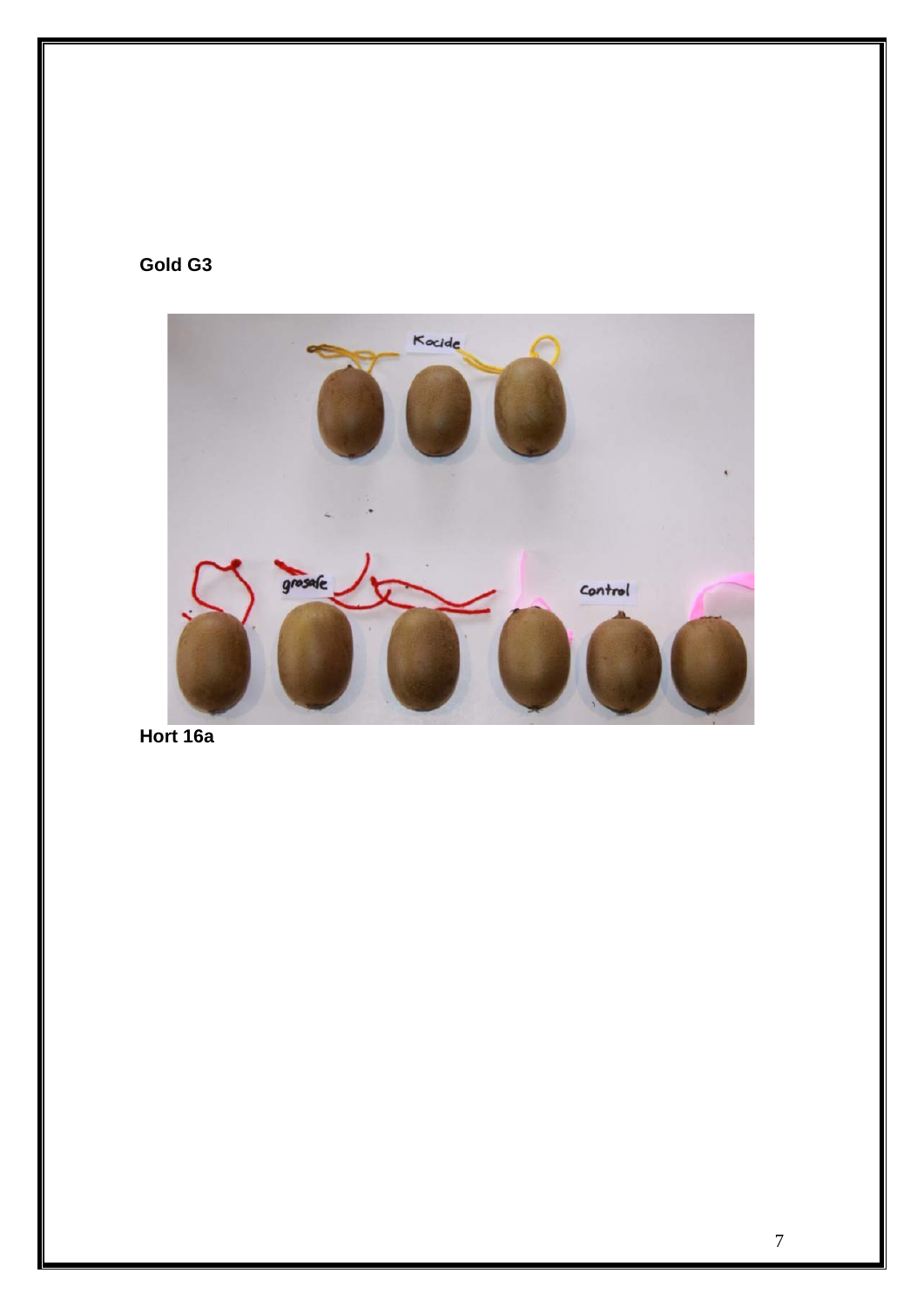

## **6.0 Discussion and Conclusion**

The one application of HORTCARE™ Copper Hydroxide 300 and Kocide Opti produced no residue or marks on the fruit when compared to the control fruit on all varieties. It would be considered the timing of application for the trial was a low risk period for fruit damage. However the kiwifruit industry knowledge is still growing in this area.

As all kiwifruit varieties had during the September to January period a large number of coppers applied to the canopy and fruit as a preventative measure to help try and minimise the infection risk of the bacterial disease PSA. An extra copper could have been a tipping point, unlikely but possible.

The Hort 16a and Gold G3 varieties on the orchard used for the trial had some evidence of "copper damage" on fruit, perhaps from applications around the sensitive periods of post fruitset rapid fruit growth. No fruit in the trial area were affected by this. Leaf condition was also damaged from copper application, particularly the Hort 16a.

Copper damage on fruit and leaves is cumulative over the growing season with fruit potentially more vulnerable around the post fruitset period.